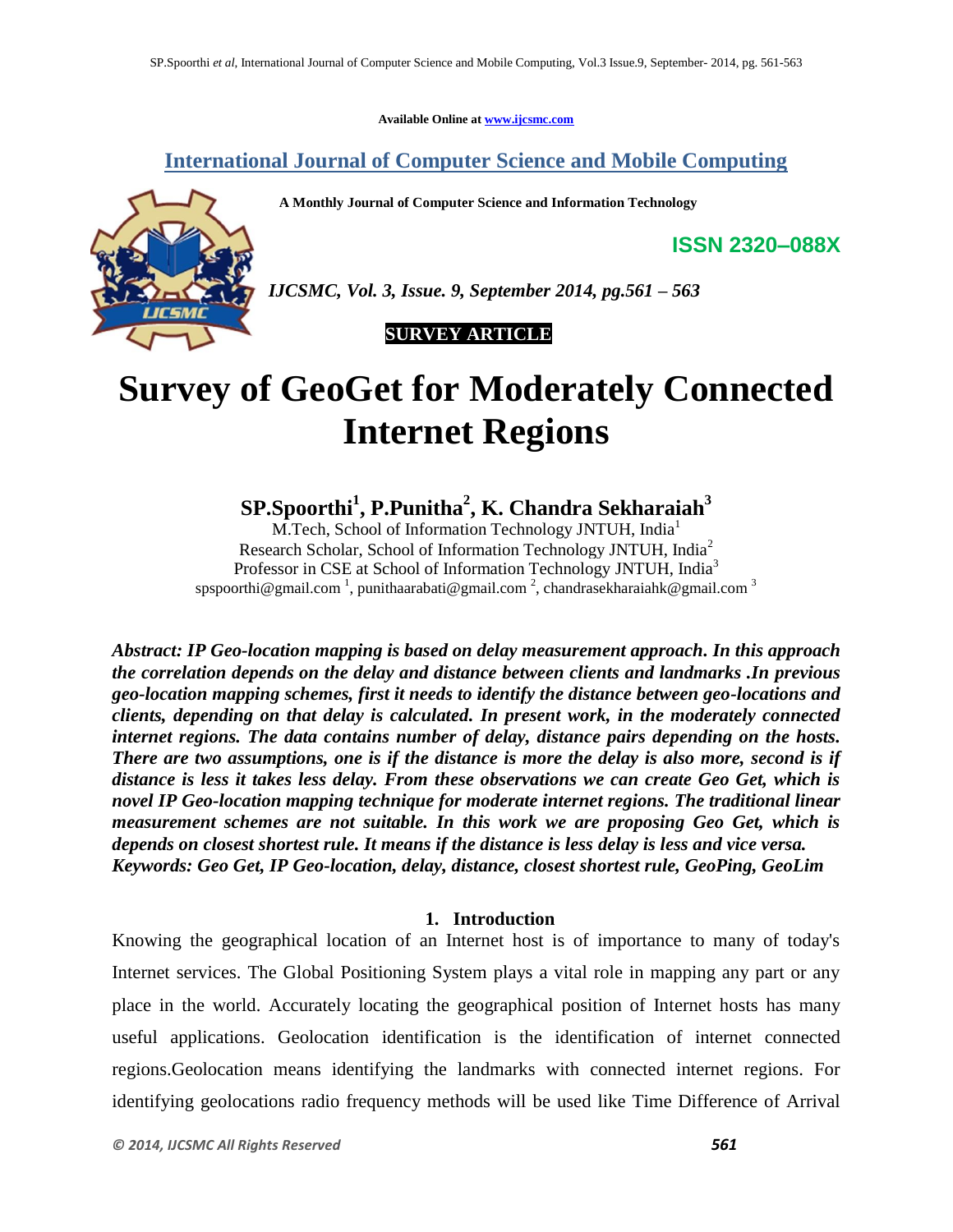(TDOA). TDOA systems maintain geographic information. Geolocation identification is done by using RFID, IP addresses. Geo Track infers location based on the DNS names of the target host or other nearby network nodes. Constraint-Based Geolocation (CBG)is one more technique to calculate the geographic distances from the landmarks to the target host have to be estimated based on delay measurements between these hosts. Geolocation works by using WHOIS database for IP address searching. IP address may include location information like country, region, city etc. We can also know the information like speed of internet, connectivity etc. Some existing approaches are latency measurement-based geolocation technique, chart analysis which provides a pictorial representation

#### **2. Back Ground**

There are three techniques used in IP Geo-location mapping. They are GeoTrack, GeoPing and GeoCluster.By using GeoTrack we can trace the path from host to target depending on this we can determine the routers addresses. From available routers, the router that is nearer to target is selected. Next, GeoPing assumes that the hosts are spread in nearer geographical locations so the delay may be low.Based on ping times we can know the distance between geo-locations and targeted client. GeoPing estimates the target location to be the same as that of the node with known location having the most similar ping values. Thus, the accuracy of GeoPing is limited by the distance to the nearest probe. In GeoCluster there are many IP addresses grouped as a cluster. This information is collaborated with the user registration records in web based services such as e-mail services. This technique has drawbacks like scalability, reliability etc. In this technique the data is not available for public access.

#### **3. Related Work**

In present work we proposed Geo Get, this scheme differs with other schemes in following aspects. The Geo Get is based on closest shortest rule .This rule is based on linear correlation between delay and measurement. Geo Get which uses many locations called as land marks, maintaining these landmarks is effective. There are many geo-location mapping schemes that does not depends on delay measurement .A simple policy which allows the users to enter the geo-locations manually. NetGeo and IP2LL collects the results form WHOIS database by querying it .The problem with WHOIS database is that it may contain outdated data or inaccurate